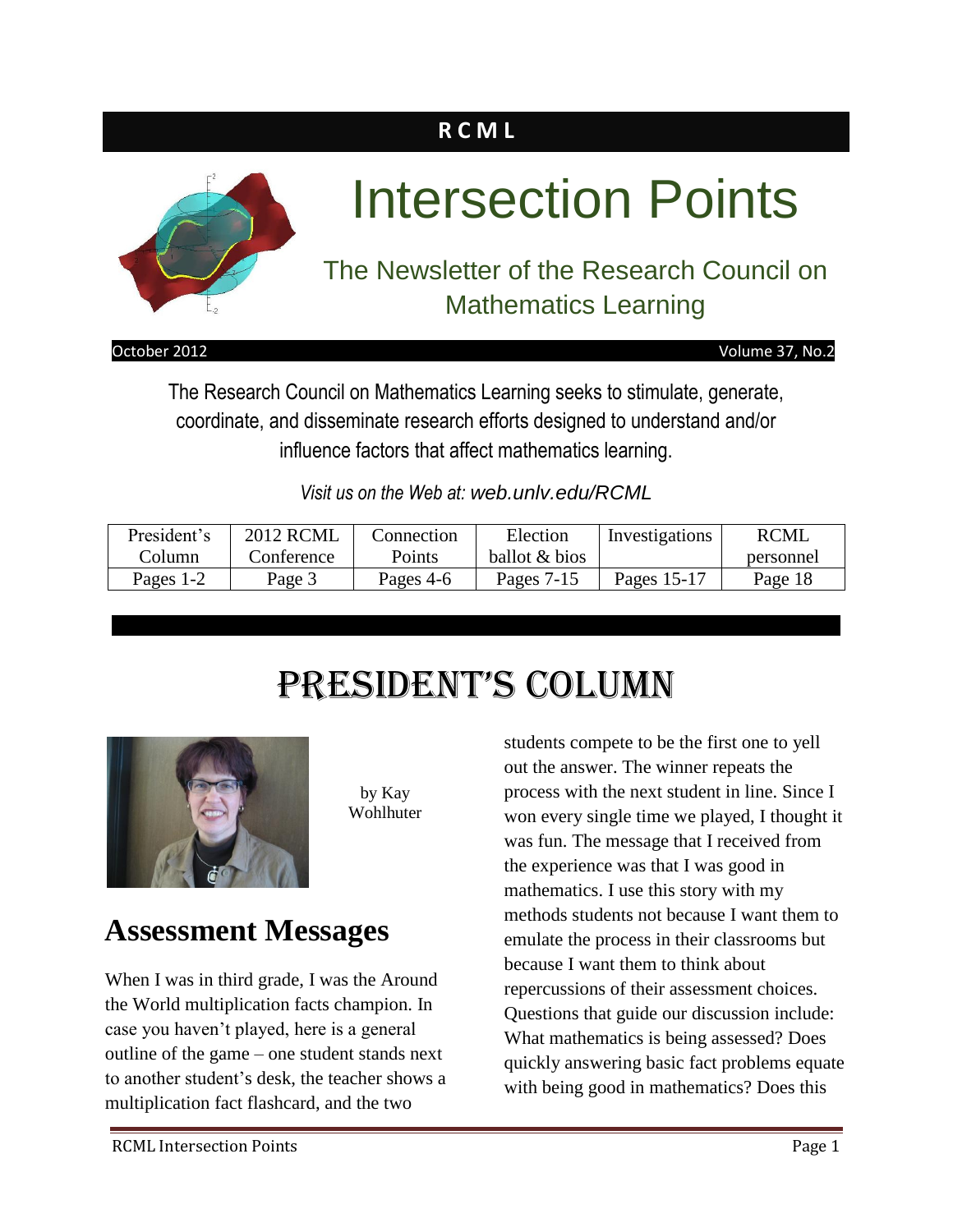type of assessment enable students to show what they know about multiplication? What message about knowing mathematics is conveyed by this assessment?

Too often assessments used in mathematics classes send the message that knowing mathematics means implementing algorithms quickly and efficiently. The field testing process for the Common Core School Standards for Mathematics assessments has begun. Although Minnesota is not a Common Core state in mathematics, I try to stay informed since my state's status could change and my students may teach in a Common Core state. What messages about knowing mathematics will be conveyed by the Common Core assessments? In my conversations with others about the Common Core School Standards, it is the Standards for Mathematical Practice component that intrigues me and helps me see the possible positive influence of the Common Core movement. The Standards for Mathematical

Practice expect students to engage in actions such as making conjectures, exploring the truth of their conjectures, trying and comparing different strategies, modeling with mathematics, and communicating precisely to others. While the idea of defining mathematics expertise based on these actions is not new to mathematics education people, the message has not been heard by all of the mathematics education stakeholders. It is my hope that nation-wide assessments that measure mathematical expertise based on the Standards for Mathematical Practice will convey to all stakeholders the dynamic, multi-faceted nature of knowing mathematics. As a result, we (e.g., teachers, students, parents, state education departments, board of teaching personnel, legislators) would be on the same page working together to foster students' development of mathematical literacy and expertise.

### TREASURER'S REPORT

As of October 2012 we have the following amounts on hand in our organization accounts:

| <b>General Account</b>      | \$12,640.14 |
|-----------------------------|-------------|
| <b>Publications Account</b> | \$14,026.72 |
| <b>Total RCML Accounts</b>  | \$26,666.86 |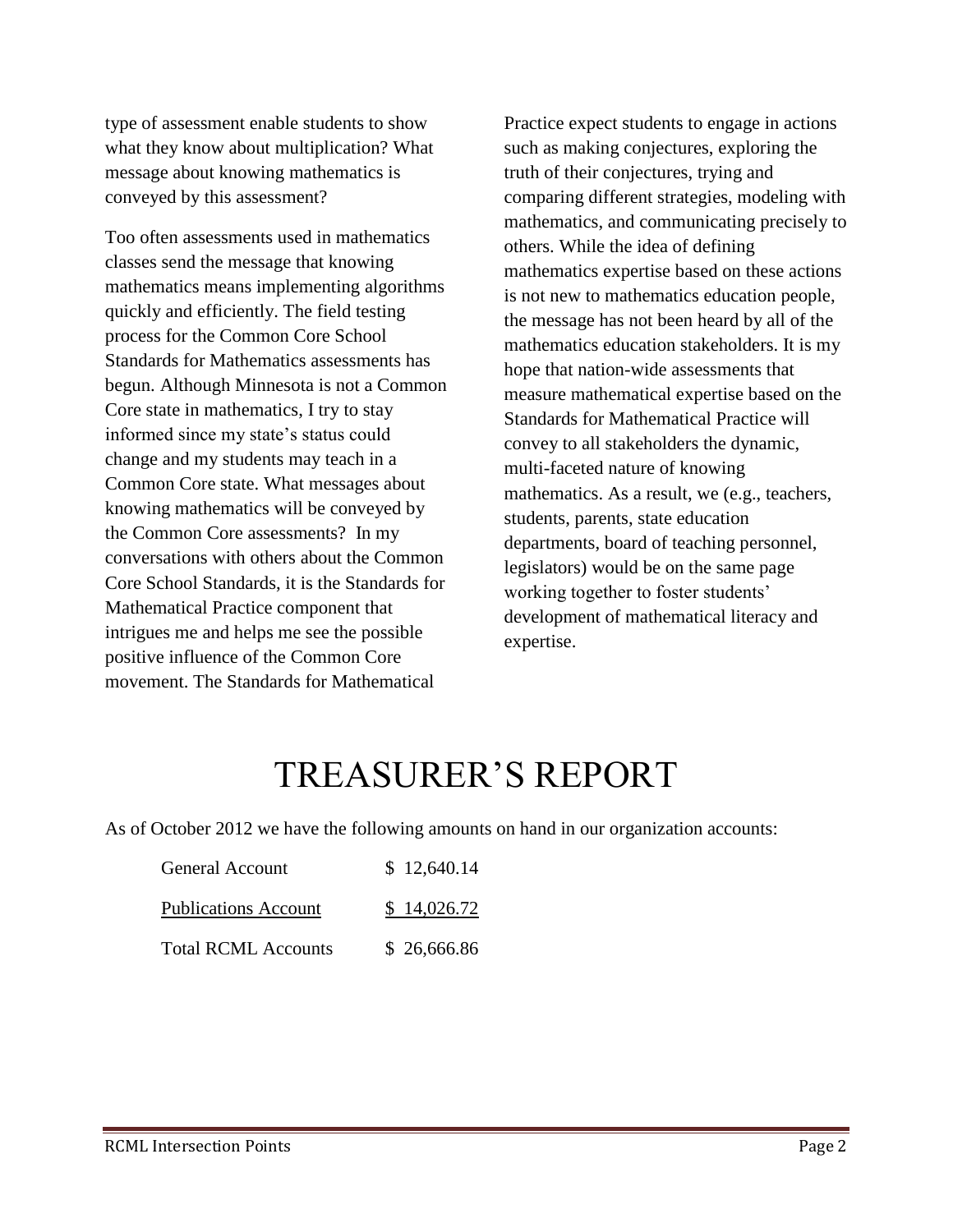## RCML Conference 2013

February 28–March 2, 2013 Double Tree by Hilton Tulsa-Downtown, Tulsa, Oklahoma



[web.unlv.edu/RCML](http://www.unlv.edu/RCML) click on the *Conference 2013* tab

*When is a line not a line? When it's a dance!*

*When is art not art? When it depicts geometric properties! Two-step down to Tulsa in the spring for research, fellowship, and fun! With almost 90 proposal submissions that include NCTM's President, Linda Gojak, as one of the panelist for a discussion on "Preparing teachers for the CCSS: Looking towards the future" and the Founders Lecture presented by Melfried and Judith Olson, the program promises to be exciting and thought provoking.*

**Conference Chair:** Juliana Utley, Oklahoma State University **Program Chair**: Patricia Jordan, Oklahoma State University

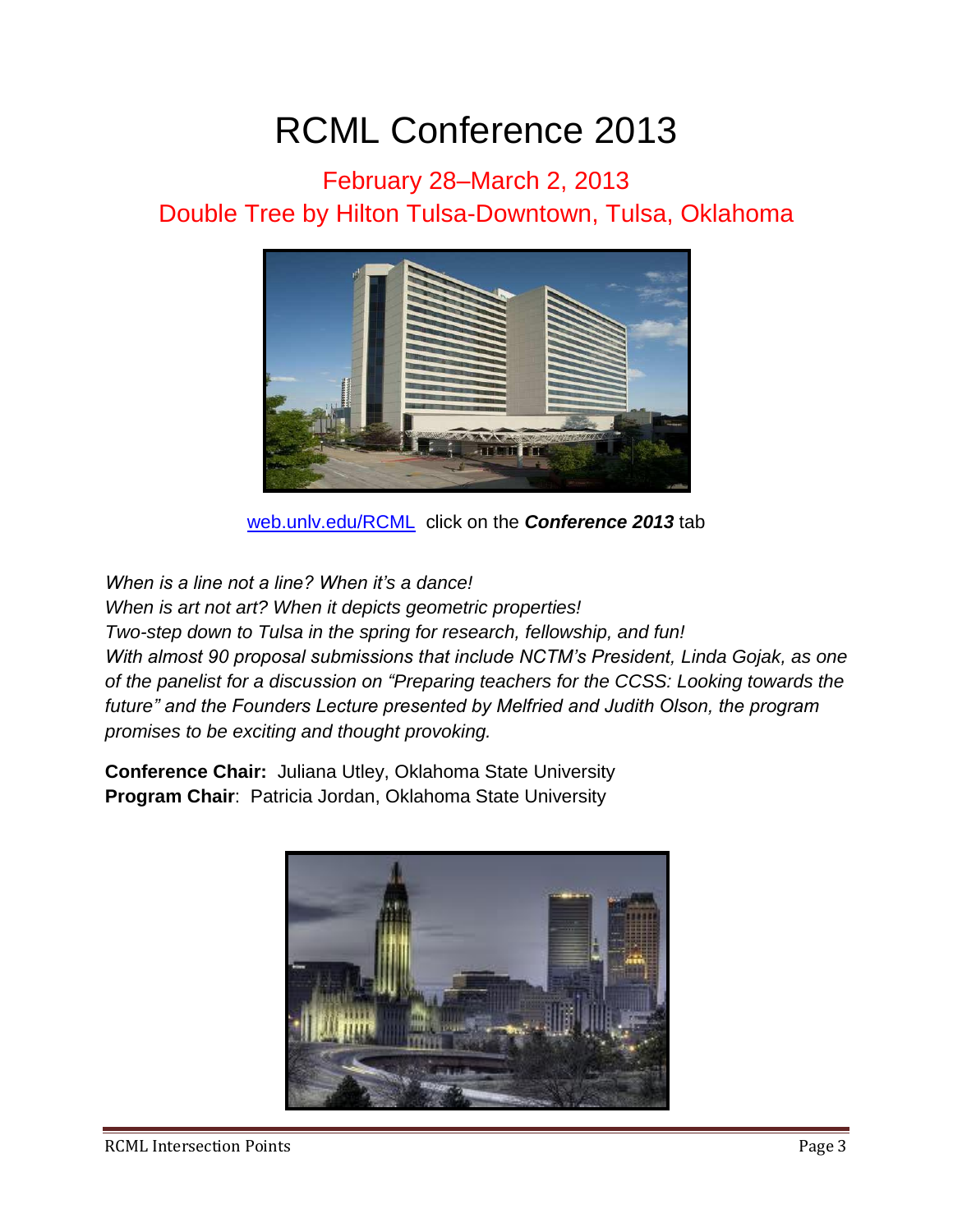

### "Meaningful" Brownell Discussions With Graduate Students



by Travis A. Olson University of Nevada, Las Vegas

No doubt there is a wealth of literature about and by William A. Brownell. Simply note the two volumes by Weaver and Kilpatrick (1972a, 1972b) dedicated to his theoretical and research papers. As was likely with most doctoral students, I was exposed to Brownell's writings in graduate school, in my case at Missouri by Doug Grouws and Bob Reys, among others. However, not until I started teaching a graduate course on the principles of learning mathematics had I taken the initiative to re-evaluate my own understandings of his contributions to our field.

This week as I prepared for a "template presentation" on *my* theorist (i.e., Brownell) in the principles of learning mathematics course, I am taking a minute to reflect on why I claimed William Brownell as *my* theorist for the second year in a row. I realized this year, as was the case last year, I staked my claim to Brownell for at least two reasons: The enjoyable discussions that arise in discussions with teachers (in-service graduate students ranging the K-16 teaching spectrum) related to the "meaning of" and "meaning for" arithmetic with respect to their unique content domain - *mathematics* 

*education*; and the timeliness of Brownell's more well known writings - such as, his article (Brownell, 1947) that appears in the Classics in Mathematics Education Research (Carpenter, Dossey, & Koehler, 2004).

In developing my presentation, I attempt to provide the teachers in my class with a "template presentation." This presentation simply serves to as an example presentation of what I am asking of my students. It is by no means the best and most creative attempt at a presentation to be sure, but one that provides my students with some measure of guidance. In thinking about an area of arithmetic to anchor our discussions, the past two years I have decided on engaging teachers in base-arithmetic. Such discussions are not necessarily "new" to many elementary teachers' undergraduate preparation. Books used in undergraduate mathematics coursework for elementary teachers often have base-arithmetic chapters or lessons (e.g., Billstein, Libeskind, & Lott, 2006). However, although once a prominent part of the curriculum of mathematics for secondary teachers, largely in the *new-math* era (e.g., Meserve & Sobel, 1962), basearithmetic discussions for the most part are "new" to my secondary teachers, or at least with those teachers not inclined towards computer science coursework.

Over the past two years of presenting on Brownell, I have broached the notion of meaningful arithmetic with teachers through these base-arithmetic discussions. I have found this approach to be a way in which I can force the issue of all teachers in class being at some level of cognitive discomfort with what they *think* they know mathematically. Specifically, this allows us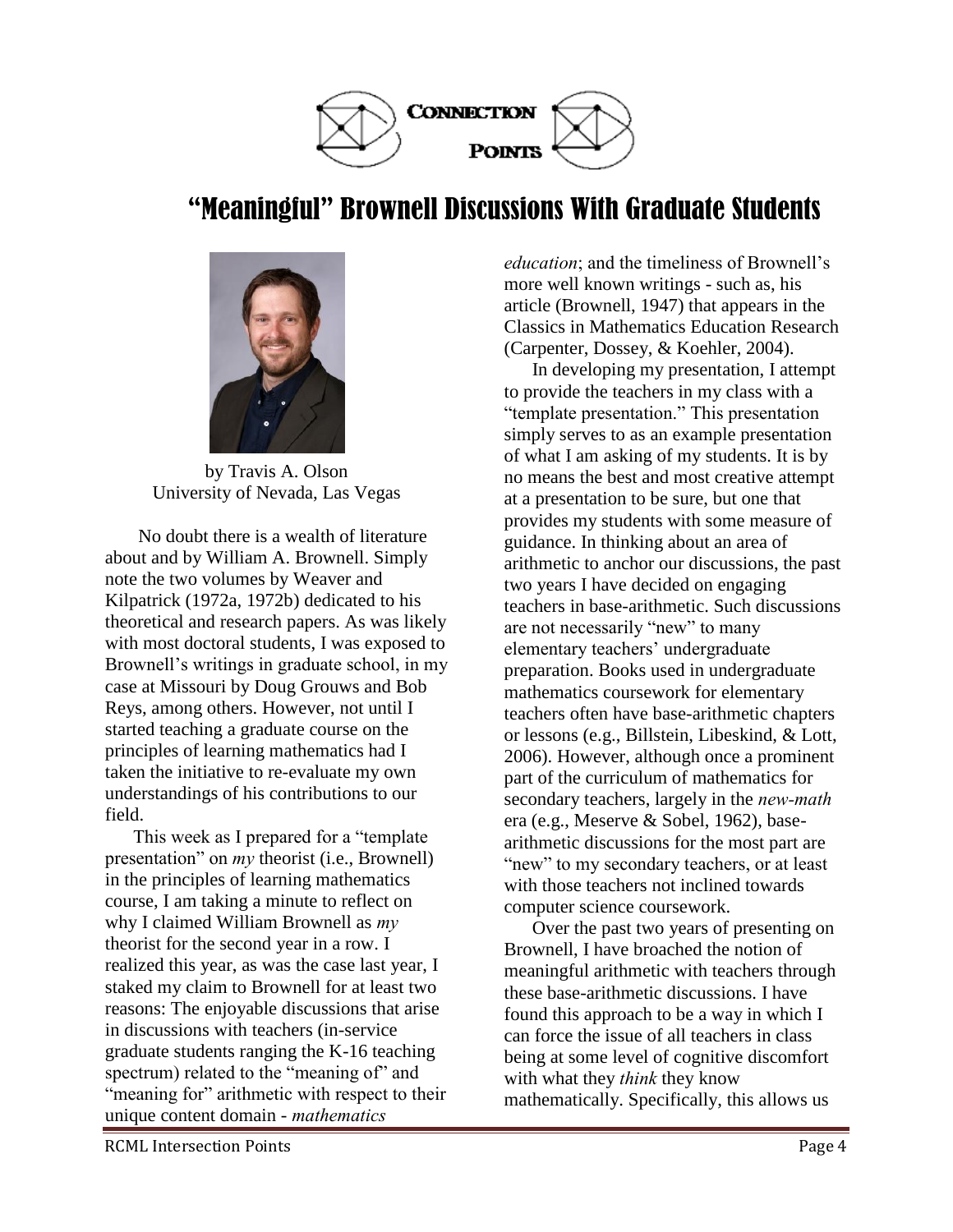to engage each other in discussions of what "meanings of" arithmetic we understand when we manipulate numbers, and the related conceptual understandings of what happens with regard to the quantities said numbers represent. These discussion also allow for further thinking about "meanings for" thinking about arithmetic in different bases as *teachers of* mathematics. In other words, the teachers seem to come away from these discussions seemingly sensitized to the idea that it is worth their time to think about what structures and "tricks<sup>1</sup>" stay the same in arithmetic in different bases.

Specifically, our discussions often begin with representational issues. That is, I try to pose questions to them that allow for brief assessments of what they remember and know with regard to the language of basearithmetic. For example:

• How do you represent the number '10' in Base-10?

• How do you represent the number '8' in Base-8?, and so forth.

I am open to debate of the worth of the ambiguity of these questions, however, the overall point is to create some immediate cognitive dissonance. At different points while teachers work on these questions, I hear them toss around ideas, such as - "well, isn't '10' in Base-10 just 11 (spoken as "one, one")?" These discussions, and resolutions of how quantities are represented with numerals leads to the following questions that are intended to probe some of the "trickiness" often presented to students as "how to do the math" (e.g., canceling zeros):

In Base-5, solve the following:  $\circ$  20 / \_\_ = 10;  $\circ 110$  /  $= 10$ ;

o Such problems continue in a similar vein, with numbers in Base-5 with zero units divided by an unknown with a quotient that is the Base, 10 (CCSSM SMP 7, anyone? Look for and make use of structure?).

It is through these discussions that teachers begin discussing the "trickery" with which they have subjected students to many times. Namely, not approaching the problem with respect to the quantities represented by the numerals, but rather manipulating the numerals to arrive at an answer. In other words, not challenging students' understandings of the "meaning of" the arithmetic!

The resulting discussions of teachers' abilities to challenge and push students understandings of the "meaning of" arithmetical procedures has led to the importance of teachers' continual engagement in learning mathematics from various perspectives. In other words, teachers identify the relevance of the "meaning for" understanding arithmetic as understanding arithmetic *for* teaching mathematics. This revelation has often been most pronounced in the secondary teachers. They recognize a common complaint of their students is that "they just can't do \_\_\_\_\_ ." (the blank being filled in by any number of arithmetical procedures). However, these same teachers seemingly recognize that for them, having "meaning of" and "meaning for" is critical to make thoughtful teaching decisions and instructional moves in order to understand, challenge, and scaffold their students thinking with respect to procedurally oriented arithmetic misconceptions.

While our base-arithmetic discussions are drawing to a close, I attempt to bring connections back to the Brownell articles read in preparation for the class period (i.e., Brownell, 1945, 1947; Kilpatrick & Weaver, 1977). Inevitably, the fact arises that the Brownell articles and quotations were published 65 or more years prior to our

RCML Intersection Points **Page 5** and the second page 5

 $\overline{\phantom{a}}$ 

 $<sup>1</sup>$  It is worth noting that often the "hook" in these</sup> discussions focuses on the transferability between bases regarding "tricks" and "rules" teacher's often recognize that they tell kids. The "lightbulb" moments in these discussions, however, are often tied to the understandings of why these "tricks" work based on the structure of the arithmetic.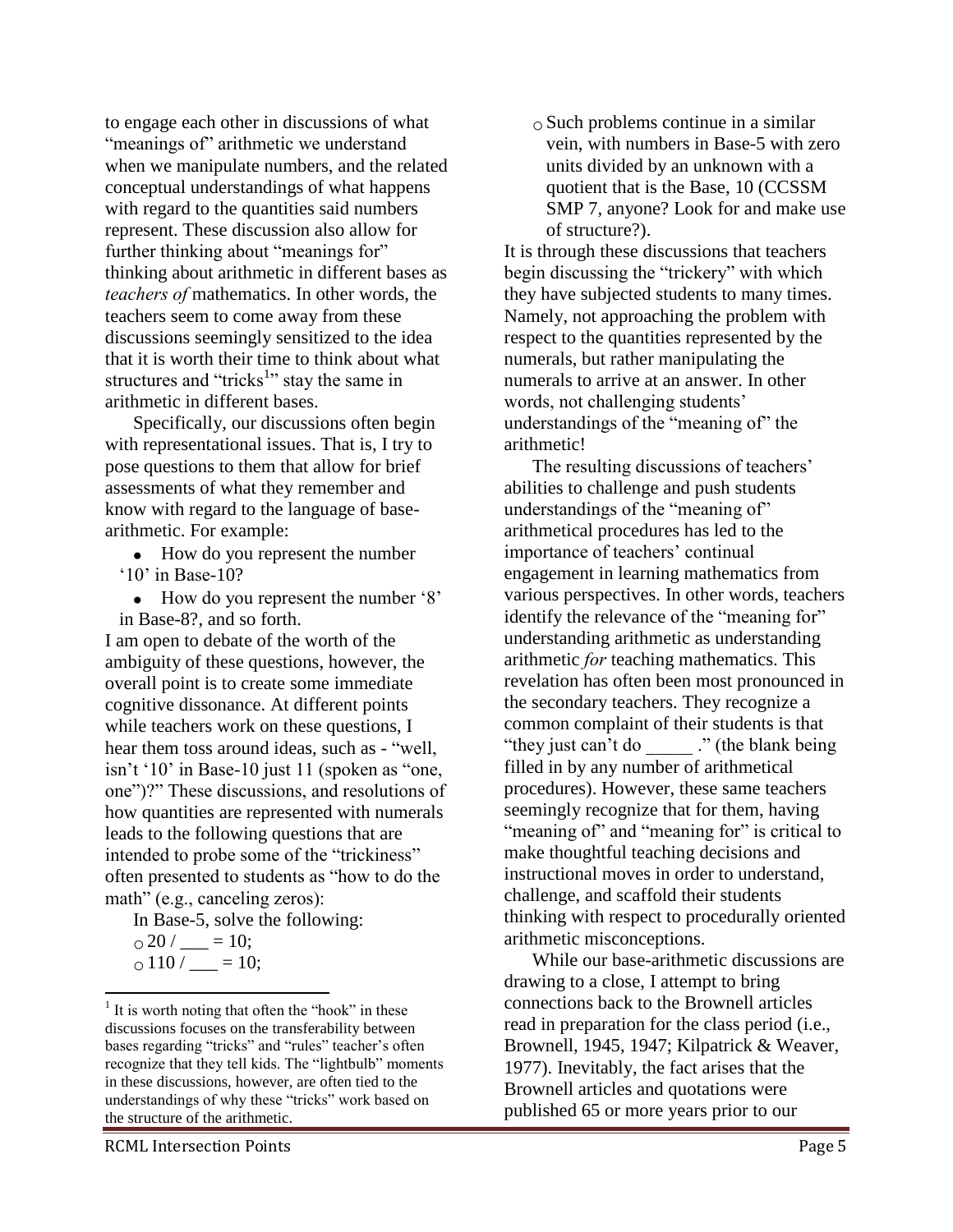reading them. It is in these moments of class that discussions of timeliness (or rather timelessness?) become paramount. One particular recent revelation focused on the following quote from Brownell (1928) as cited in Kilpatrick and Weaver (1977):

Children do not use a single method of dealing with numbers. Neither do they learn number facts in a single way even though the type of instruction is drill and even though every effort is directed toward securing uniformity of mental processes. Children differ markedly in the ways in which they think of numbers and in the ways in which they learn number facts. No adequate measurement of degrees of development can be made, therefore, unless the measures of speed and accuracy are supplemented by a measure of the maturity of the processes employed in dealing with numbers. (p. 201 / p. 384)

The revelation expressed by a teacher related to continual efforts by many teachers, consciously or not, to "secure uniformity in mental processes." The fact that Brownell published this over 80 years ago, I feel, beckons us to take pause and consider what likely draws many of us to continue our membership and affiliation with the Research Council on Mathematics Learning. I would wager that we value Brownell's perspectives, and that it is not just "children" who do not, and should not use singular methods in dealing with mathematics. Rather, we see the richness in mathematical discussions in the non-uniformity of mental processes with with we all approach solving problems, from young children to graduate students to our own continually emerging understandings.

#### **References**

Billstein, R., Libeskind, S., & Lott, J. W. (2009). *A Problem Solving Approach to Mathematics for Elementary School Teachers (9th ed.)*. Pearson.

Brownell, W. A. (1928). *The development of children's number ideas in the primary grades (Supplementary Educational Monograph No. 35)*. Chicago, IL: University of Chicago Press.

- Brownell, W. A. (1945). When is arithmetic meaningful? *Journal of Educational Research*, *38*(7), 481-498.
- Brownell, W. A. (1947). The place of meaning in the teaching of arithmetic. *The Elementary School Journal*, *47*(5), 256-265.
- Carpenter, T. P., Dossey, J. A., & Koehler, J. L. (Eds.). (2004). *Classics in mathematics education research.* Reston, VA: National Council of Teachers of Mathematics.
- Kilpatrick, J., & Weaver, J. F. (1977). The place of William A. Brownell in mathematics education. *Journal for Research in Mathematics Education*, *8*(5), 382-384.
- Meserve, B. E., & Sobel, M. A. (1962). *Mathematics for secondary-school teachers*. Englewood Cliffs, NJ: Prentice-Hall, Inc.
- Weaver, J. F., & Kilpatrick, J. (Eds.). (1972a). *The place of meaning in mathematics instruction: Selected theoretical papers of William A. Brownell (Studies in Mathematics Vol. 21)*. Stanford, CA: School Mathematics Study Group.

Weaver, J. F., & Kilpatrick, J. (Eds.). (1972b). *The place of meaning in mathematics instruction: Selected research papers of William A. Brownell (Studies in Mathematics Vol. 22)*. Stanford, CA: School Mathematics Study Group.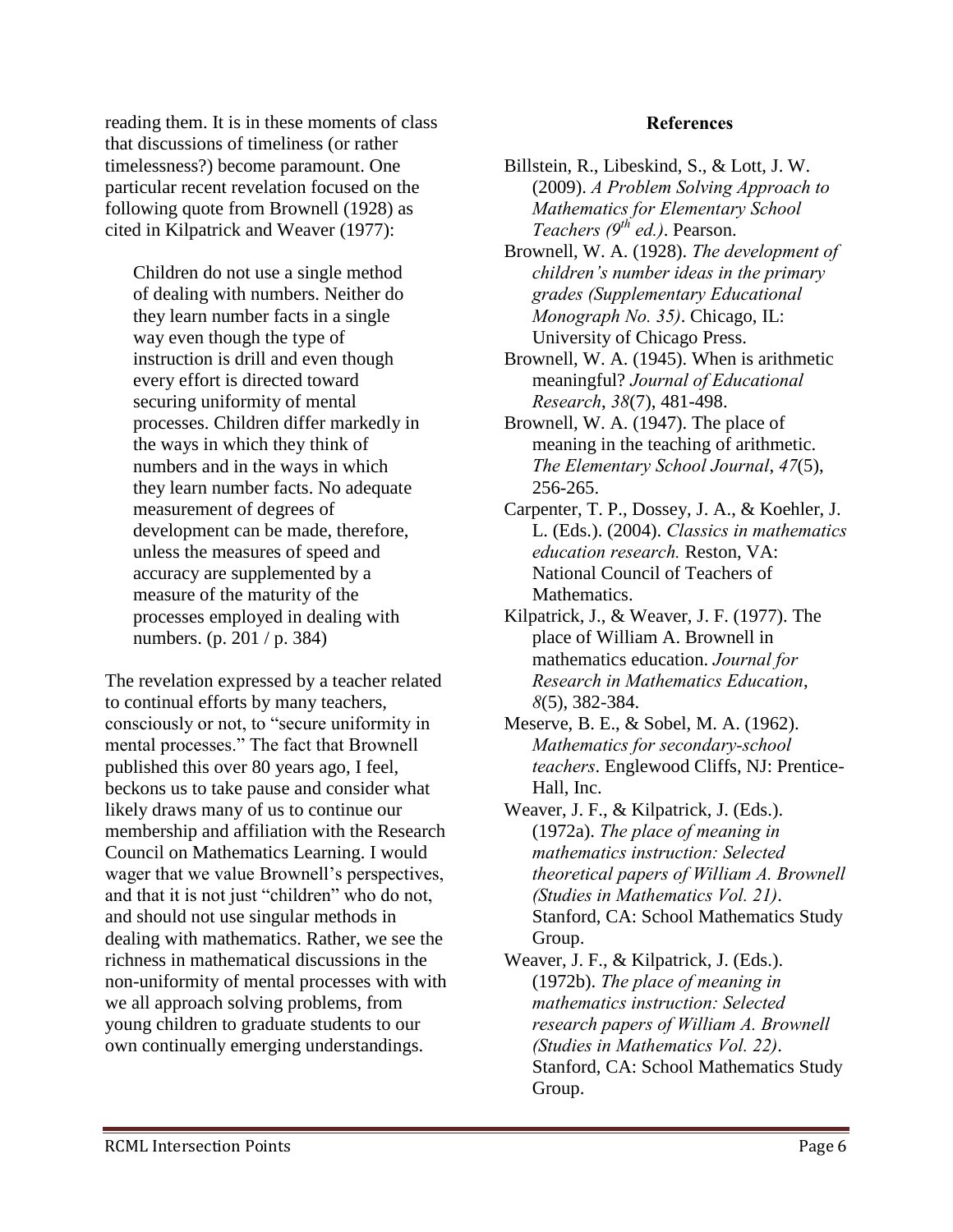### MEMBERSHIP REPORT

Membership Report: As of October 2012, total membership stands at 78 members.

Additionally, RCML now has established a PayPal account; this link is up and ready for paying your 2012 conference registration now! We will soon have a new membership form - filled out and submitted online - together with the PayPal button that will allow you renew your membership for 2012 completely online! Look for a reminder email about membership renewal as we move toward the end of the year.

Please direct those wanting to join RCML to our website <http://web.unlv.edu/RCML/memberform.html>

### 2013 MEMBERSHIP

Membership payment is due on 1 January for the calendar year 2013. To renew your membership please send **\$35** to the treasurer, Jean McGehee at the address below. Also, notify Mary Swarthout, Membership Chair, at [swarthout@shsu.edu](mailto:swarthout@shsu.edu) that you are becoming a member by filling out the form located at our website http://web.unly.edu/RCML/memberform.html and mailing this to her address

Dr. Jean McGehee Dr. Mary B. Swarthout, Little Rock, AR 72212 PO Box 2206

RCML Treasurer The RCML Membership Chair University of Central Arkansas Sam Houston State University 12160 Southridge, Math & Statistics Department Huntsville, TX 77341-2206

### **Preparing for Elections**

Current 2012 members will receive an email message that will contain information that will allow both on-line and mail-in participation in the election. Voting will end on December 1, 2012. The candidate information is provided for your use as you prepare to mark your ballot. Thank you for taking time to vote! Any questions or if further information is needed, contact Mary Swarthout [swarthout@shsu.edu].

**Secretary:** Serves a two-year term. Executive Committee Member

- Maintains minutes for meetings of the Executive Board and at the Annual Business meeting
- Presents business meeting minutes for approval at the Annual Business Meeting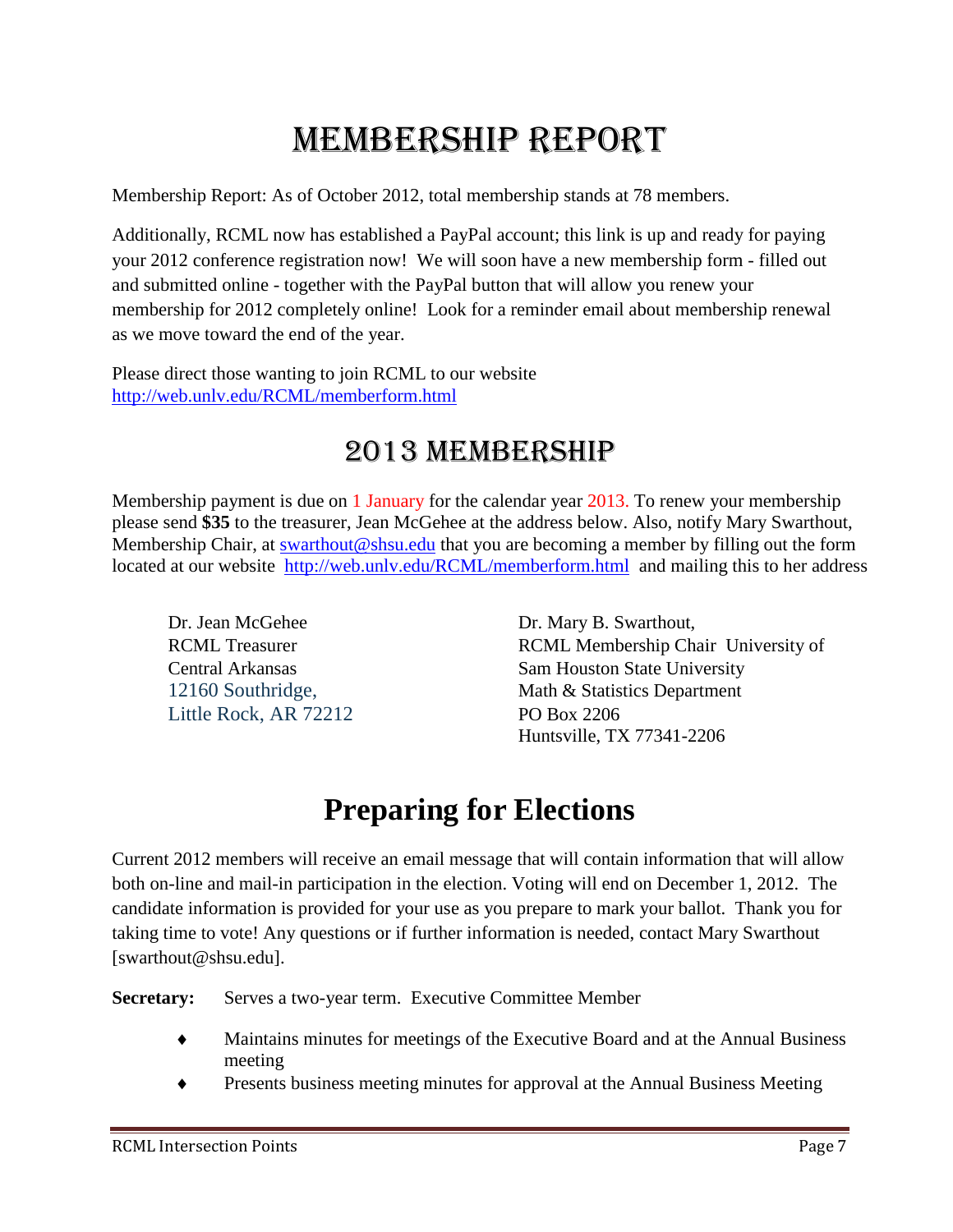#### **CANDIDATES for the position of SECRETARY: (The two candidates for position of secretary are presented in alphabetical order.)**

#### **DARLINDA CASSELL**

**Institution:** University of Central Oklahoma

#### **Why do you want to be considered for this office?**

I have been attending and presenting at RCML conferences since 2000. I value RCML's conference because of the supportive atmosphere for students and beginning researchers as well as the research in mathematics and mathematics education. I think it is time for me to give back to RCML and I am excited about the possibility of doing so.

#### **What do you believe are the challenges for RCML for the next two years?**

I think one of the challenges RCML still faces is how to continue to increase the list of members while maintaining current memberships. Another challenge is how to increase the number of participants at the conference each year.

#### **How would you seek to accomplish these challenges if you are elected to this office?**

One way of helping people feel connected to the conference may be to introduce professors and their students during one of the lunch sessions. It would be nice to recognize members who are first time attenders as well as those who have attended 5, 10, 15+ years. We want to encourage the regular members to meet the new members.

#### **Describe your participation in RCML.**

I attended and presented at my first RCML conference when I was a doctoral student at the University of Oklahoma. Now I enjoy bringing students, mainly undergraduates and master level students to the conferences because I know they will feel supported as beginning researchers. They will also leave the conference with a wealth of information concerning mathematics education.

#### **Describe other related experiences that you believe qualify you for this office.**

As part of the elementary faculty at UCO, I have recorded minutes at our meetings so we can have a record of the items discussed. Those were rewritten and sent to the ELED faculty. I have also been a PI for several grants and have had to turn in reports at various stages of the grants.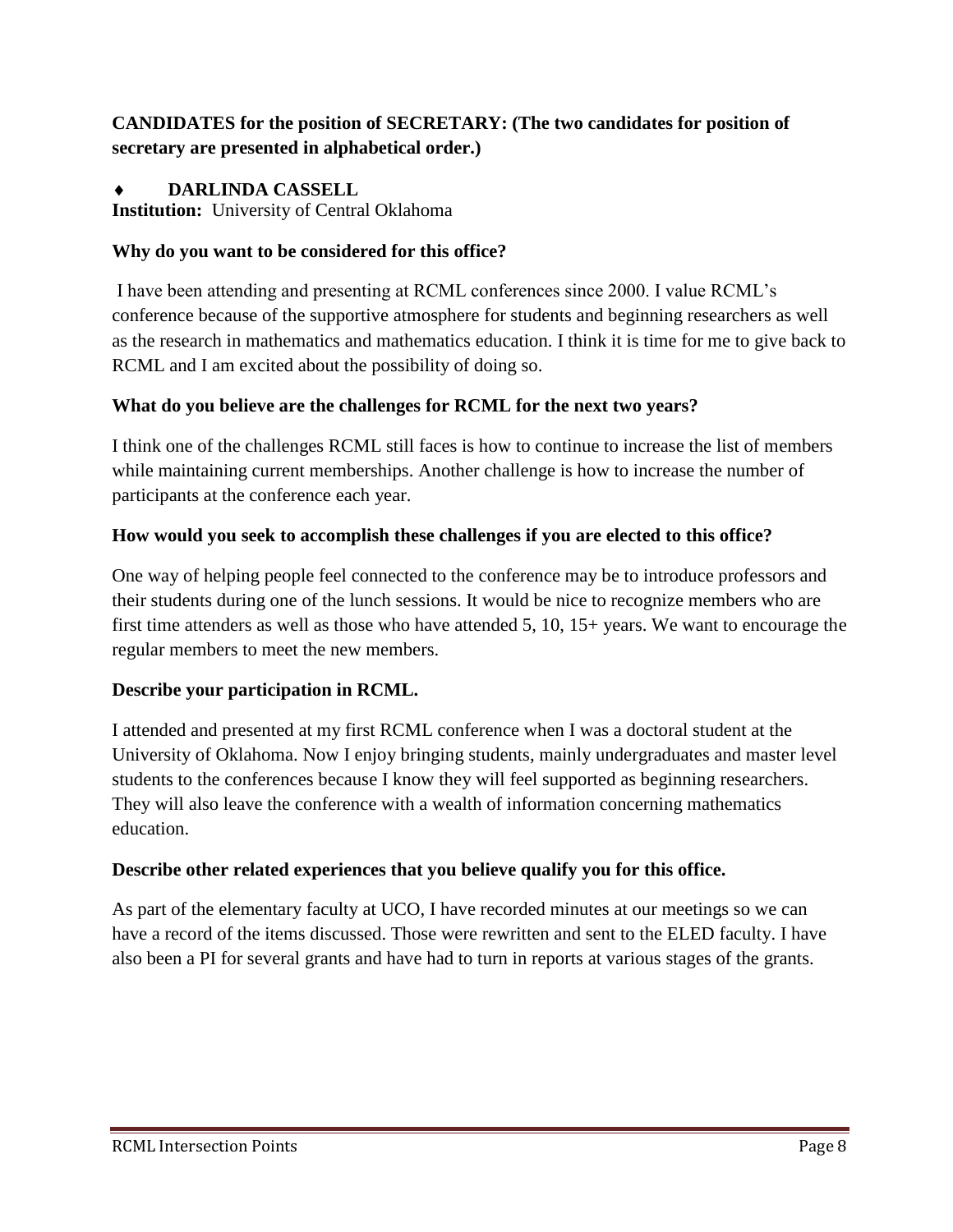#### **VALERIE SHARON**

**Institution:** Sam Houston State University

#### **Why do you want to be considered for this office?**

I first became involved with RCML in 2009 while a graduate student at Oklahoma State University and have attended their annual conferences each year since. As a first time presenter, I appreciated the feedback and support offered by those who attended my session. I believe RCML provides the opportunity for researchers in mathematics education to share their research and concerns in this field no matter what stage they are in their career. I would like to have the opportunity to help the organization grow in both membership and involvement.

#### **What do you believe are the challenges for RCML for the next two years?**

The primary challenge deals with membership and the effects lack of membership could have on the ability to host future conferences and continue publishing our journal.

#### **How would you seek to accomplish these challenges if you are elected to this office?**

Work with other members of the board to identify ways to increase membership and take on responsibilities associated with that challenge, for example, contacting former members of the organization.

#### **Describe your participation in RCML.**

I have attended the last four conferences hosted by RCML, including each annual business meeting, and have volunteered to run for an office on the board in the past.

#### **Describe other related experiences that you believe qualify you for this office.**

I have been involved in mathematics education (preparing prospective teachers) for over seven years. Although I have never held a post on a national organization, I have served as a Program Chair (one year) for a small, local organization in the past.

#### **Conference Committee Members:** We will fill **two positions**; each serving **three-year term**

- Works with VP for Conferences and Committee
- Works with the Annual Conference Committee, the Conference Chair and Program Committee Chair
- Assists with Annual Conference activities, particularly reviewing proceedings submissions

**CANDIDATES for the position of Conference Committee Member: (The six candidates for the two available positions are presented in alphabetical order.)**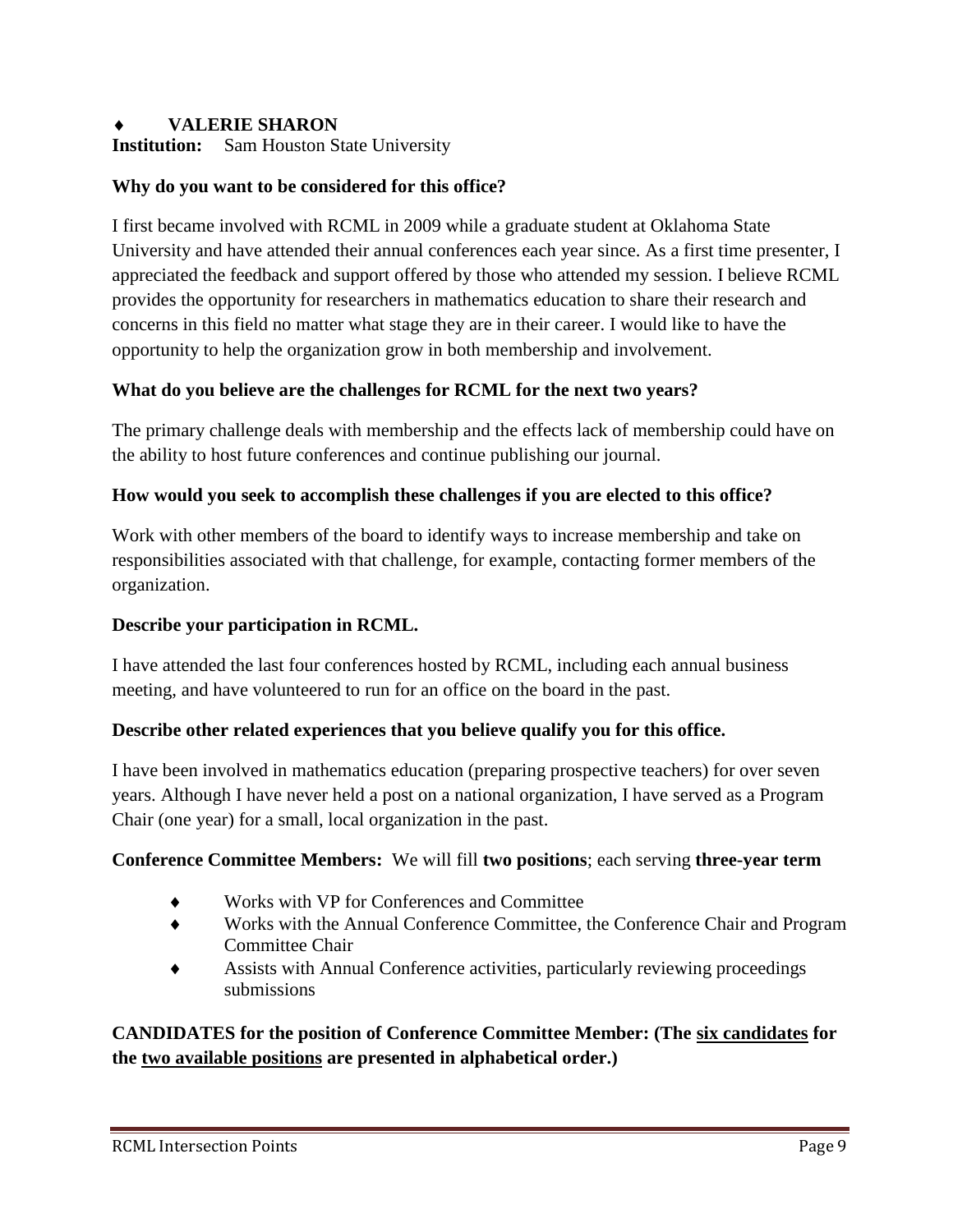#### **LYNN COLUMBA**

**Institution:** Lehigh University

#### **Why do you want to be considered for this office?**

I would appreciate the opportunity to serve in RCML, a mathematics organization that has always provided current research and research-affirmed best practices for its membership. RCML has warmly received my doctoral students in presenting their research as well as my own research. In addition, I dedicate myself to encouraging other educators to join our organization. Together, we will strive to enhance the learning and networking that will advance mathematics education.

#### **What do you believe are the challenges for RCML for the next two years?**

There is a real urgency in the mathematics community with the publication of the Common Core State Standards in Mathematics. Teaching mathematics does look different *now* and RCML will lead the way in providing current research to support its membership and to lead the way with the most current research-affirmed best practices.

#### **How would you seek to accomplish these challenges if you are elected to this office?**

The Conventions Committee works to provide the RCML membership with a program that is informative where our colleagues have an opportunity to share their research as well as to dialog about their efforts in the mathematics community. As a member of the Conventions Committee, I would maintain the practice of planning our locations three to five years in advance. Also, I would to seek out guest speakers who are cutting-edge in their research, along with our membership proposals. In addition, another goal would be to maintain our warm and inviting climate for our membership, especially for doctoral students and those beginning their careers in mathematics education.

#### **Describe your participation in RCML.**

I was the Program Chair for the RCML conference in 2011, Cincinnati, OH. [I reviewed proposals, sent acceptance letters, and prepared the program for the conference.] I reviewed conference proceedings for the 2012 conference and I have volunteered to review for the 2013 conference. I regularly attend the conference and typically I bring doctoral students to present their research.

#### **Describe other related experiences that you believe qualify you for this office.**

Currently, I chair the Conventions Committee for School Science and Mathematics Association and I am serving on the Program Committee for the NCTM Regional conference in Hartford, CN. As previously shared, I was the Program Chair, along with Bob Drake, who was the conference chair for the 2011 RCML conference in Cincinnati, OH. This was truly a learning experience and we updated a conference guide for our colleagues to assist in the following years.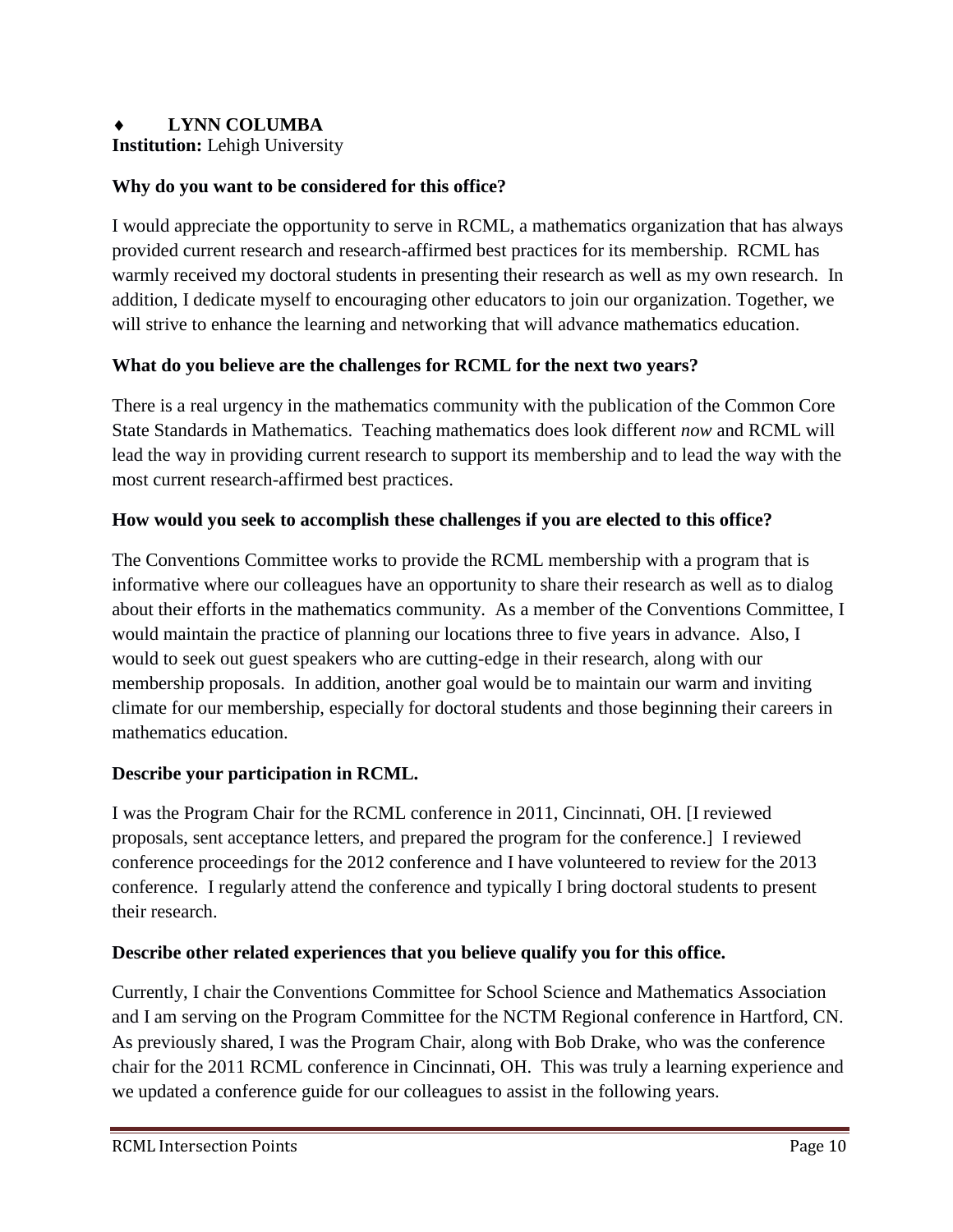#### **KANSAS CONRADY**

**Institution:** University of Oklahoma

#### **Why do you want to be considered for this office?**

The RCML Annual Conference was my first research conference experience and I was welcomed to the community with open arms. The support and guidance I have received over the last several years helped to shape who I am today and would like to be a part of the committee that will continue to provide these opportunities in the years to come.

#### **What do you believe are the challenges for RCML for the next two years?**

Because a successful conference is dependent upon the people in attendance, one of the biggest challenges facing RCML for the next two years is how to provide a quality conference that will fit within the smaller travel budgets that many of the members are currently facing. A second challenge faced by RCML is how to grow the membership while maintaining the close network currently in place. A strength of RCML is the opportunity to talk with and network with the people you see in multiple sessions, especially over multiple years. Growing the organization will provide a greater diversity in ideas but the network is something that must be maintained.

#### **How would you seek to accomplish these challenges if you are elected to this office?**

Overcoming these challenges will require working closely with other members of the conference committee to provide opportunities for networking both within and outside the conference times. I will work to understand these issues in greater detail, seek out, and offer potential solutions while keeping a focus on the big picture.

#### **Describe your participation in RCML.**

RCML is an organization that is very near to my heart. It is through this organization that I was introduced to the world of research conference presentations and the subsequent discussions that arise out of these presentations. Since my first conference as a graduate student in Oklahoma City and the many presentations I have given every year since, I have looked forward to the conversations with colleagues at this conference. As a member of the conference committee I hope to serve both the organization and the mathematics education community at large for many years to come. Thank you for your consideration for this position.

#### **Describe other related experiences that you believe qualify you for this office.**

I am a very organized and details oriented person that also maintains focus on the overall big picture. While I do only have very limited experience in professional organizations at this time, I do have several successful experiences overseeing and coordinating events and activities involving many people. I hope to continue to grow and build on these foundational experiences while serving on the conference committee.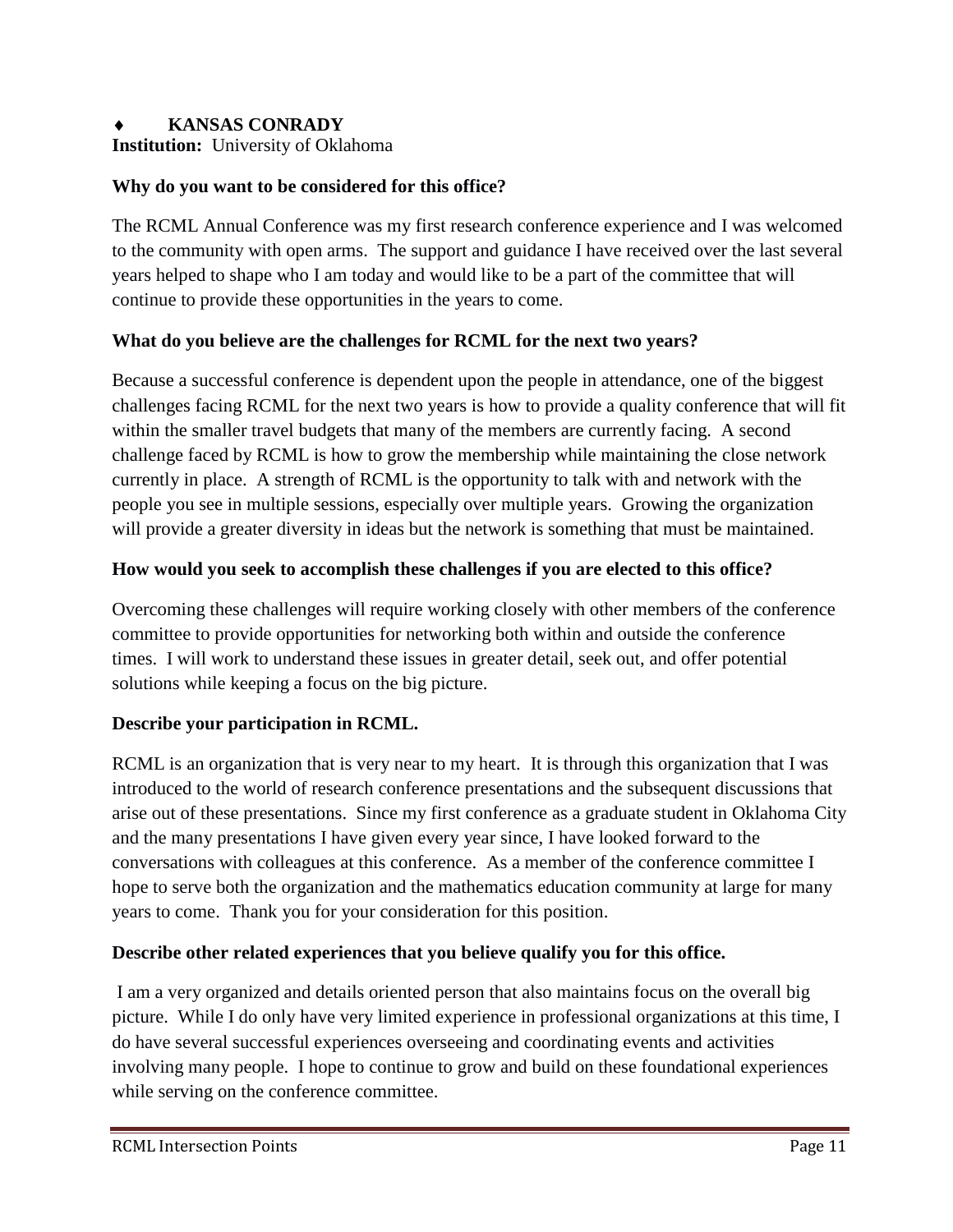#### **TRAVIS OLSON**

**Institution:** University of Nevada, Las Vegas

#### **Why do you want to be considered for this office?**

Serving on the conference committee will allow me to better understand the ways in which RCML conferences are organized, announced, and conducted. Serving on this committee will also allow me to better understand ways in which I can more strategically spread the word of the professional value of presenting at, and attending RCML's more intimate conferences in which attendees offer thoughtful and personalized professional feedback and collaboration opportunities in and outside of sessions.

#### **What do you believe are the challenges for RCML for the next two years?**

I believe a challenge for RCML, which is not unique to our professional organization, is positioning itself to be relevant to a range of persons interested in research in mathematics learning. For new scholars in our field, there are myriad professional opportunities in organizations, however, I believe the strength of RCML lies in its established membership and the mentoring and guidance offered to young scholars entering the organization from among our members. As such, one of our challenges lies in spreading the word of the "value added" to young scholars' professional lives through interactions in RCML. I believe that one way in which RCML adds value is through the variety of potential interactions available each year at the annual meeting - from presenting, to attending sessions, to publishing in the proceedings, to discussing ideas for manuscripts to submit to *Investigations in Mathematics Learning*.

#### **How would you seek to accomplish these challenges if you are elected to this office?**

As a person relatively new to the profession, I believe that one way I can specifically seek to accomplish challenges of relevance to young scholars is by providing perspective on what is seen as value added from the vantage point of thinking about tenure and promotion issues.

#### **Describe your participation in RCML.**

Although I have attended a RCML conference many times during my academic and personal life (including during my masters degree work with RCML members at Western Illinois University), I have only recently been an active member of the organization. Additionally, I have published in the RCML journal, presented at the 2011 conference, and published in those conference proceedings.

#### **Describe other related experiences that you believe qualify you for this office**

I have served on organization-wide committees for the Association of Mathematics Teacher Educators. Notably, I have served on their membership, constitution and by-laws, and communications committees. I was also a part of the communications taskforce that led to the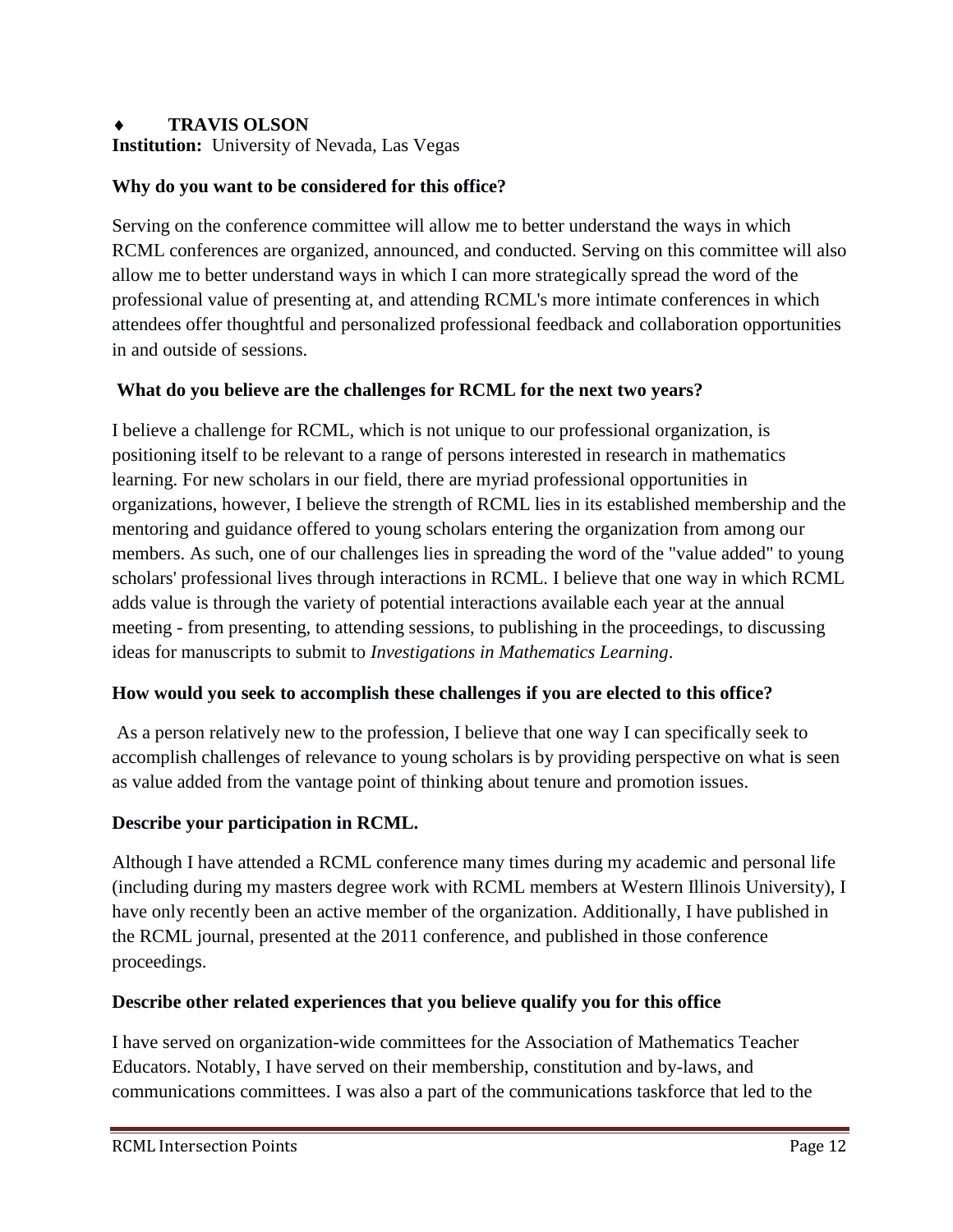creation of the newly organized communications committee, of which I was asked to serve as an initial member.

#### **ADRIENNE REDMAN-SONOGO**

**Institution:** Oklahoma State University

#### **Why do you want to be considered for this office?**

As a graduate assistant for the School Science and Mathematics Association, I had the honor of helping with the annual conventions. I enjoyed the work we did preparing for the conference and I thought I could be of service to help on the RCML Conference Committee as well.

#### **What do you believe are the challenges for RCML for the next two years?**

RCML is on the forefront of research in mathematics teaching and learning. With the implementation of the Common Core Standards, we will be embarking on all sorts of new and innovative research projects that gauge whether or not students are learning to the depth and breadth called for in the standards. I believe one of our biggest challenges will be to get this information out to the educational stakeholders that need it the most, teachers and those that create policy. Another challenge we face is the rising cost of presenting and attending conferences as travel budgets across the nation shrink. One of the reasons I would like to serve on this committee is so that RCML remains one of the most informative yet affordable conferences in mathematics education.

#### **How would you seek to accomplish these challenges if you are elected to this office?**

As a member of the conference committee, I would address the aforementioned issues by helping to keep our conferences affordable and accessible to teachers, professors, and policy makers. I hope to be a part of a team that chooses locations that are affordable but that will encourage our fellow mathematics educators to participate in valuable dialogue.

#### **Describe your participation in RCML.**

I joined RCML in 2005. I was an active participant and presenter in Oklahoma City, Rome Georgia, and last year as well. I would like to be more involved in the organization.

#### **Describe other related experiences that you believe qualify you for this office.**

I was the School Science and Mathematics Association graduate assistant for two and a half years. During that time, I helped to organize the annual convention, helped with convention registration, helped with the financial aspects of the convention and volunteered my time at the registration table during the convention.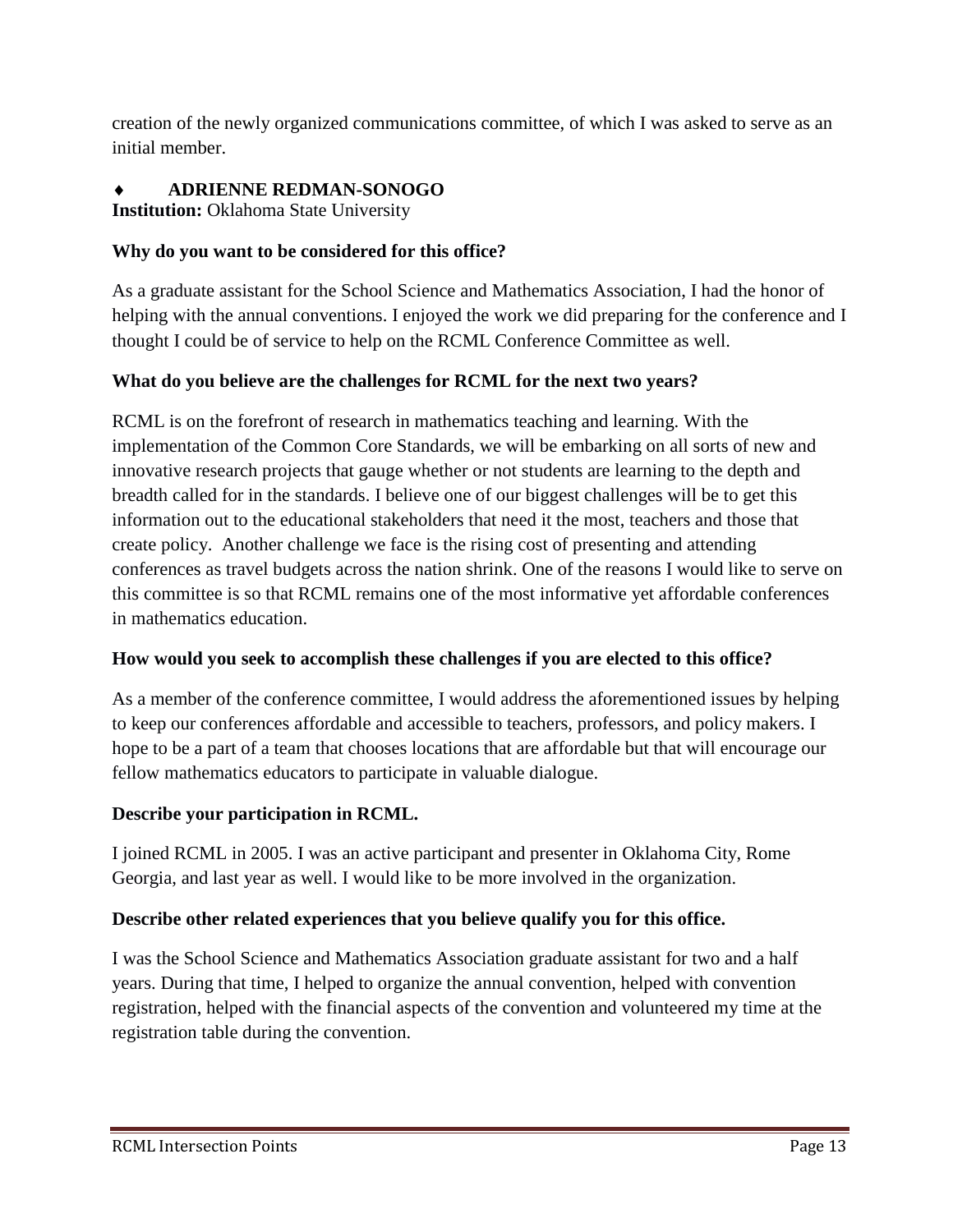#### **JEREMY STRAYER**

**Institution:** Middle Tennessee State University

#### **Why do you want to be considered for this office?**

I have some experience with event planning in the past and would like to serve RCML by helping plan future conferences.

#### **What do you believe are the challenges for RCML for the next two years?**

The top challenges for RCML include growing the membership and increasing attendance at annual meetings by graduate students and faculty alike.

#### **How would you seek to accomplish these challenges if you are elected to this office?**

I would communicate through professional networks to spread the news about RCML conferences and the benefits of being an RCML member.

#### **Describe your participation in RCML.**

I have presented at the last two RCML annual conferences.

#### **Describe other related experiences that you believe qualify you for this office.**

Over the last 10 years, I have presented at multiple math education conferences and have planned smaller institutes for teacher participants.

#### **SEAN YEE**

**Institution:** California State University, Fullerton

#### **Why do you want to be considered for this office?**

I have presented at the conference for the last three years because I have found the conference incredibly nurturing and supportive. Participants of RCML's annual conference are not trying to make a name for themselves, they are genuinely trying to aid students and educators in the learning of mathematics through mathematics education. It is important that the conference continue to be about growth and professionalism and I will hold to these tenets.

#### **What do you believe are the challenges for RCML for the next two years?**

With the fluctuating economy, implementation of the common core standards, and perpetual change in technology, it is vital to remember the foundations of mathematics education. The struggles of the pioneers of the field (Cobb, Steffe, Davis, Polya, Brownell, Kilpatrick, Silver, Grouws, Erlwanger, Van Hiele, Schoenfeld, Tall, Thompson, and Carpenter) needs to be remembered because these pioneers faced similar political and social weather patterns. How these pioneers weathered such storms is wisdom that can aid the changing field of mathematics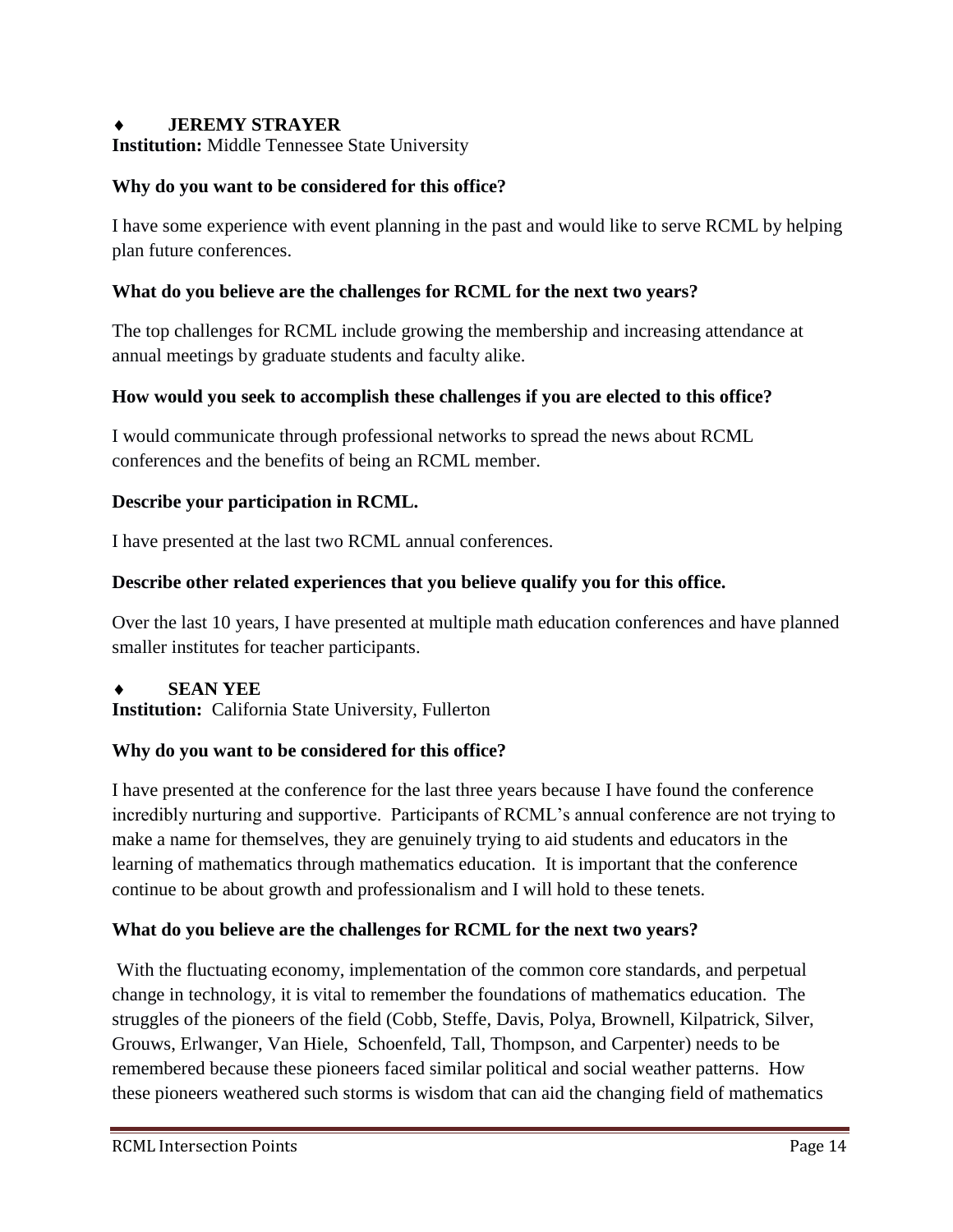education. I think the greatest challenge RCML (and mathematics education) faces is striving for this wisdom while still embracing the theories of a new generation professionally.

#### **How would you seek to accomplish these challenges if you are elected to this office?**

If I were elected as a Board Member of the Conference Committee, I would make sure to aid writers and young professionals in understanding theories that came before them. I am not saying I would oppose proposals that lacked a historical narrative in their literature review. Instead, I am suggesting that we request our reviewers to offer more constructive criticism relative to a proposal's theoretical framework. This is how a reviewer can cause enough disequilibrium to have the proposer really challenge how they have interpreted the results of their study so that the presentations and proceedings are better equipped to weather the political and social changes previously discussed.

#### **Describe your participation in RCML.**

Over the past three years, I have presented a proceedings paper each year focusing on problem solving, linguistics, and listening theory with respect to secondary mathematics education. I have also reviewed papers for the last three years and found the process enlightening and valuable. I have greatly enjoyed the plenary sessions and the respect given in all sessions that do not judge one's questions or comments by age, experience, or status. Instead, the questions and comments are judged on their own merits and treated gently to encourage continual scholarship. I enjoy participating in RCML conferences because they are rigorous but nurturing.

#### **Describe other related experiences that you believe qualify you for this office.**

I have reviewed and presented at many conferences. Moreover, I have collaborated with board members such as my doctoral advisor, Anne Reynolds, and Alan Zollman. I have been published in the RCML Newsletter (April, 2011) and I will be published in Spring edition of the RCML Journal. Because of these and the following reasons, I believe I would be a contributive member of the Board.

### **The Pulse of RCML Publications-- Fall 2012**

Sheryl A. Maxwell, VP

Watching a duck glide through the water fascinates and amazes me. How can the seemingly tranquil duck travel through the water, accomplishing its mission with seemingly its focus in so many differing directions? It glides here and there taking advantage of the situations that occurs within its surroundings—a quick change of

direction to taste a differing morsel of food. A warning call from another duck and the duck heads back to the middle of the lake. What is not seen is the furious paddling beneath the water, which makes the above water action appear to be smoothly accomplished.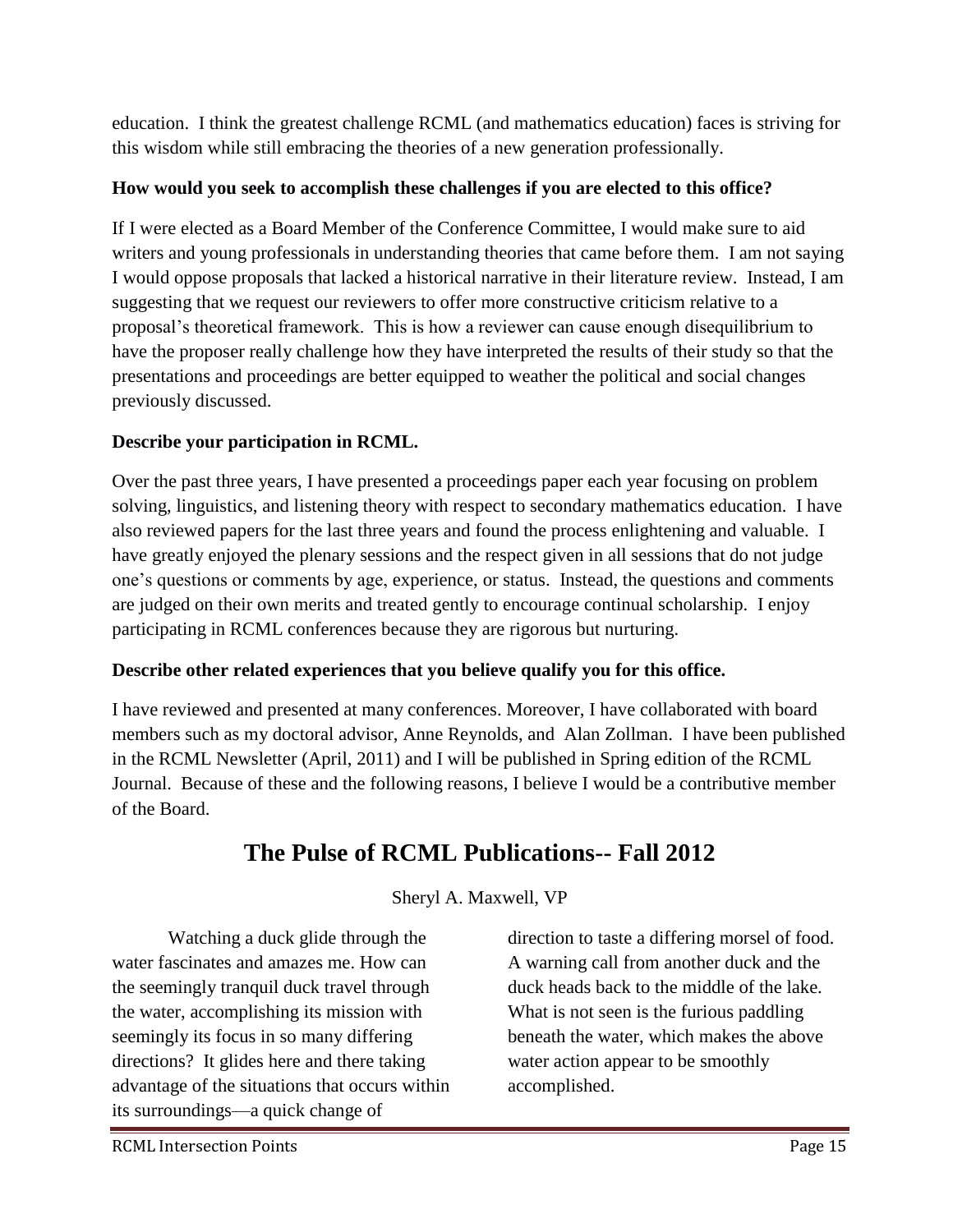The publication portion of RCML is similar to the above illustration. Last spring the Executive Committee of RCML received notice from Editor Jean Schmittau that she desired to discontinue editorial functions. Thus, the transition to a new editor began. We found that a long-time member, Dr. Vicki Schell, was interested in this position. We also learned that there were at least three issues of the journal currently underway.

Here is what will occur in the coming year. Volume 5 of the RCML Journal, *Investigations in Mathematics Learning,* will be the culminating work of Dr. Schmittau, as editor. Dr. Schell will transition into the editorship position this academic year with her name appearing as the RCML Editor with the first issue of Volume 6. The issues will occur as before: Fall issues were already mailed in mid-September; Vol. 5, No. 2 issue will be mailed to subscribers in Winter 2013; Vol. 5 No. 3 issue will be published in Spring 2013. Volume 6, Number 1 issue will be prepared and mailed in September 2013.

In 2008 the RCML Executive Board assumed the ownership of the RCML journal, changing its name to *Investigations in Mathematics Learning*. Over 80% of the \$35 annual dues is used as monetary support for printing, publishing, and mailing the issues of the journal. Your individual 2012 RCML dues is linked specifically to the publishing and printing of the Volume 5 issues. If you have any questions regarding your continued receipt or lack of receiving Volume 5 issues, please contact me at 901- 755-2131, or [smaxwell@memphis.edu](mailto:smaxwell@memphis.edu)

We would like to encourage all members of RCML to consider serving as manuscript referees for *Investigations*. If you are not already serving in this capacity and would like to do so, please contact Dr. Schell at [rcmleditor@cox.net](mailto:rcmleditor@cox.net)

Dr. Schell will have an open session at the 2013 annual meeting, to discuss the editing/acceptance process for *Investigations in Mathematics Learning.* We encourage all potential authors to attend.

#### **Accolades to Dr. Jean Schmittau, Editor**

#### *Focus on Learning Problems in Mathematics***: September 1989 - Fall 2008**

#### *Investigations in Mathematics Learning:* **November 2008 – May 2013**

A heartfelt thanks to Dr. Jean Schmittau for being an outstanding editor of the RCML journal through its years of evolution. Our RCML Journal has developed to become one of the premiere mathematics education journals in the world. If an author's idea presented in a submitted manuscript format intrigued her, she would

challenge the author to clarify the intended message. For our readers, she has instinctively recognized the significance of authors' ideas, directing these innovative thoughts and research to be shared in unique ways. During her service as editor of *Focus on Learning Problems in Mathematics/Investigations in Mathematics*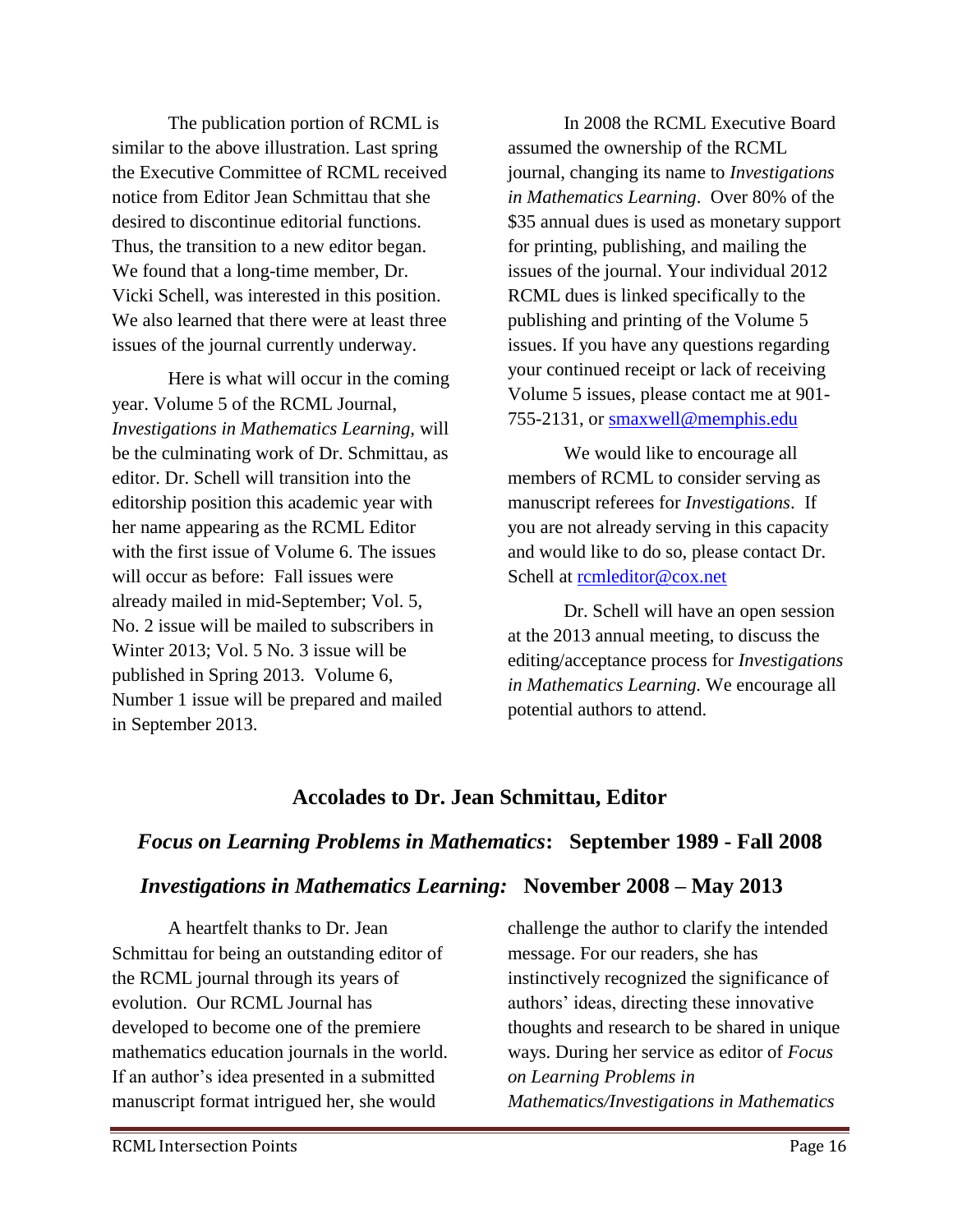*Learning*, Dr. Schmittau has been known and appreciated for her delicate nurturing of manuscripts and authors – and future editors: under her guidance and support, Dr. Schell served as "Guest Editor" for two special issues of *Focus*. If you have submitted any manuscripts, and/or published an article in any issue of *Focus* and/or *Investigations* you know how lucky we have been to be nurtured by Jean. She has helped us make our work more readable and succinct for the readers. We have become better authors and editors by being challenged to focus on the message we wished to share. During the past six years, I have worked closely with Jean as we assumed ownership of the RCML journal. I appreciate not only her friendship, but also her professional opinions and judgments.

Dr. Schmittau has a BS in Mathematics and Chemistry, a MS in Mathematics from Marquette University, and a PhD in Educational Psychology, Cognitive Development and Mathematics from Cornell University. She is a Professor in the Graduate School of Education at the State University of New York at Binghamton. Her research interests center around mathematical learning and cognition, with a special emphasis on Vygotskian psychology.

While we will miss her gentle but sure hand in editing *Investigations in Mathematics Learning*, we know that we will continue to acquire knowledge from Dr. Schmittau, as she continues enlightening the world of mathematics learning through her teaching and research.

#### **Introducing Dr. Vicki Schell**

#### **New Editor,** *Investigations in Mathematics Learning*

Vicki Schell has been a member of RCML since 1990. She received her Ph.D. from Northern Illinois University, working with Merlyn Behr. Her research interests center on the learning of geometry and rational numbers, and the role of language in learning mathematics. She has been serving as District Department Head of Mathematics at Pensacola State College, and is co-author

of a high school geometry text. She served as Guest Editor on two special issues of Focus, working closely with Jean Schmittau. She recently retired from Pensacola State College and has more time to devote to editorship duties. We look forward to the continuance of *Investigations in Mathematics Learning* to be an outstanding journal.